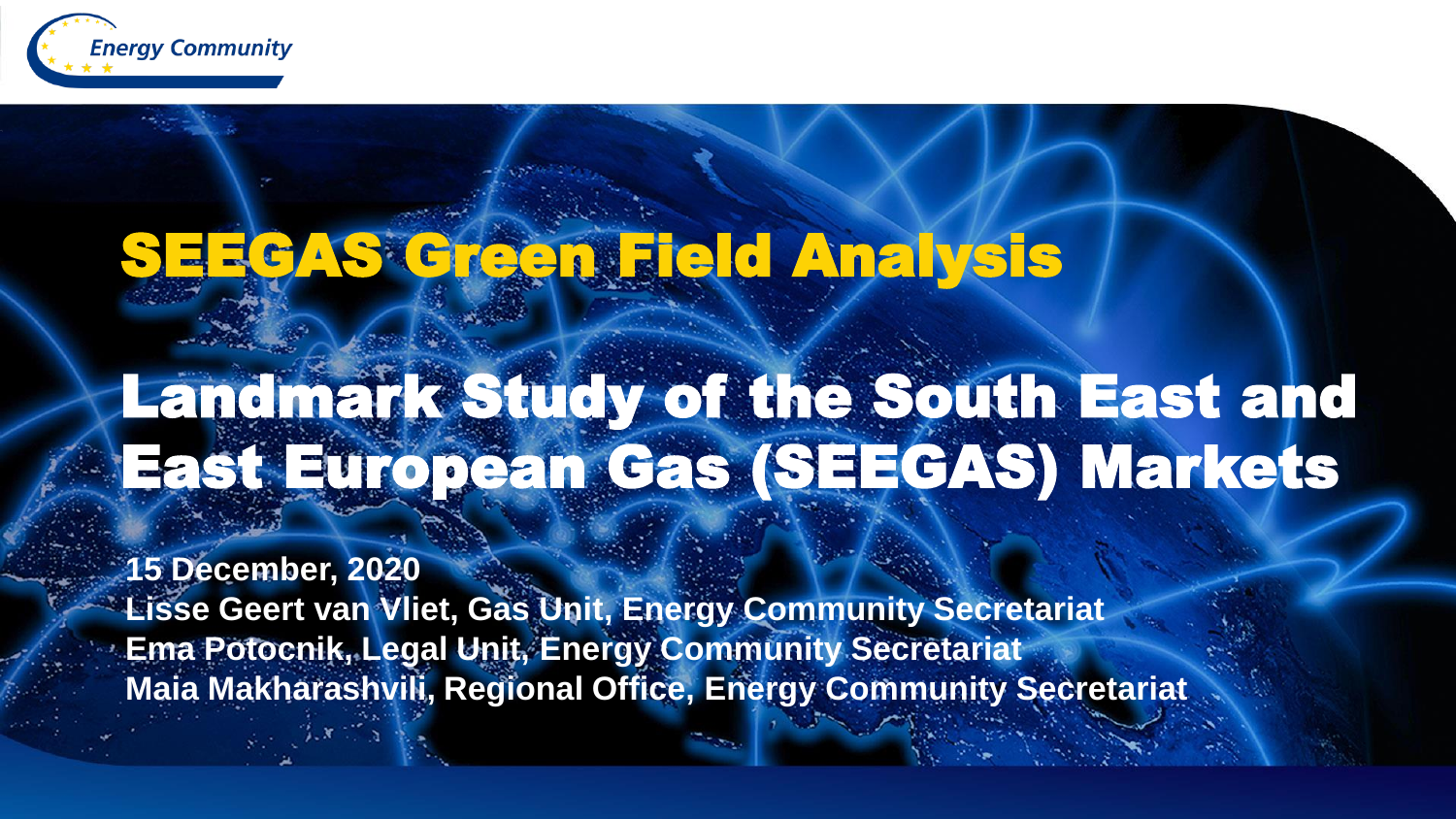

- **I. The Relevance of a SEEGAS Study**
- **II. Proposed Outline**
- **III. Legal Barriers to Integration**
- **IV. Regional dimension: the South Caucasus**
- **V. Provisional Timeline for SEEGAS**
- **V. Conclusion**

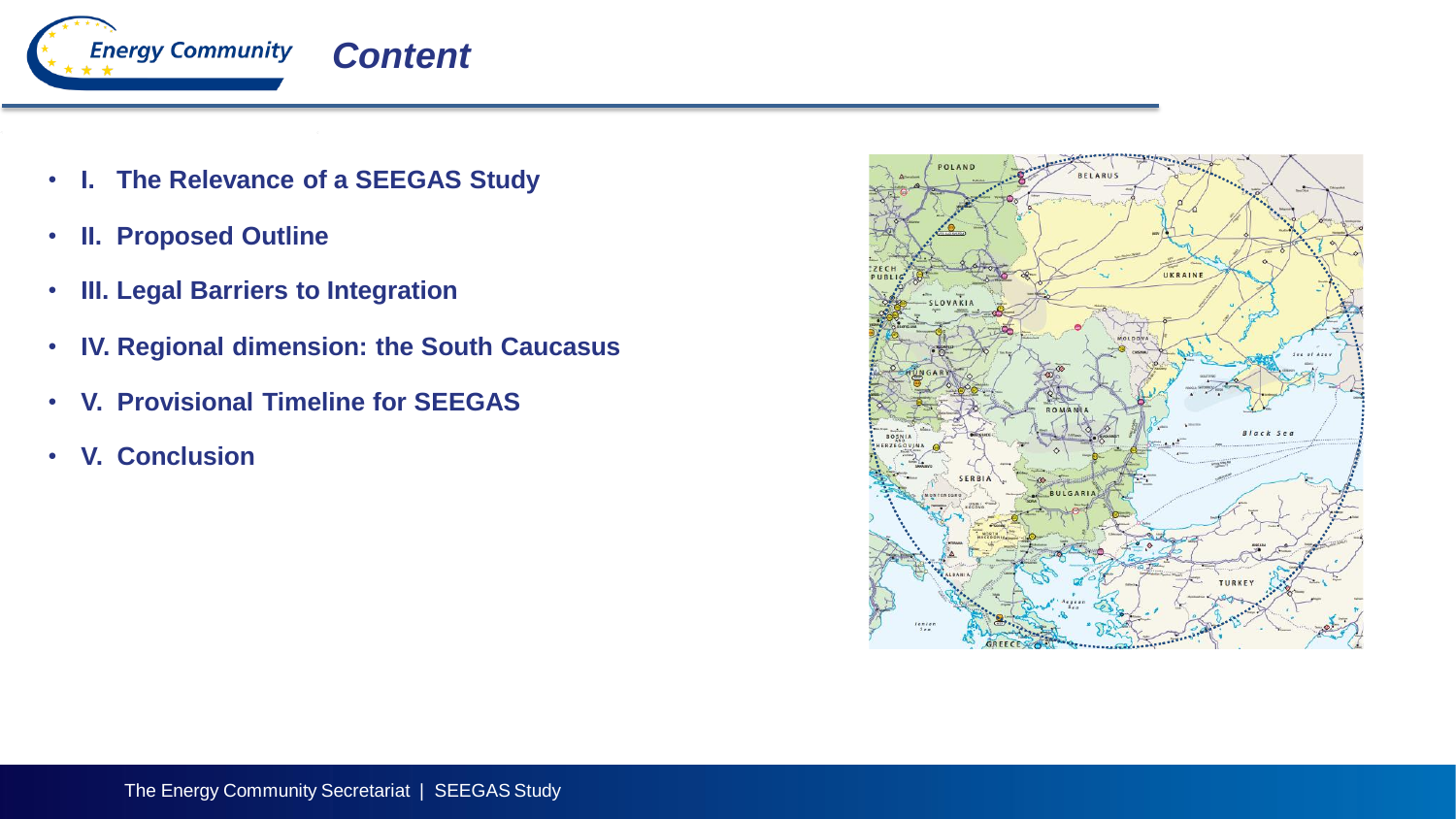

- The **Network Codes** were one of the foundational steps that brought gas markets closer to the **envisioned target model**
- The market **balancing regime** is obliged to promote the development of the short-term market, which it itself needs in the early stages, in order to then transform into **a well-functioning liquid wholesale market**
- The correct implementation of the **Balancing Network Code** has significant benefits for TSOs and participants. The **gas exchange** is a key infrastructure element in this process
- Nearly all countries represented in the SEEGAS Platform are **enabling** at the moment the **development towards hubs** and **exchange traded markets**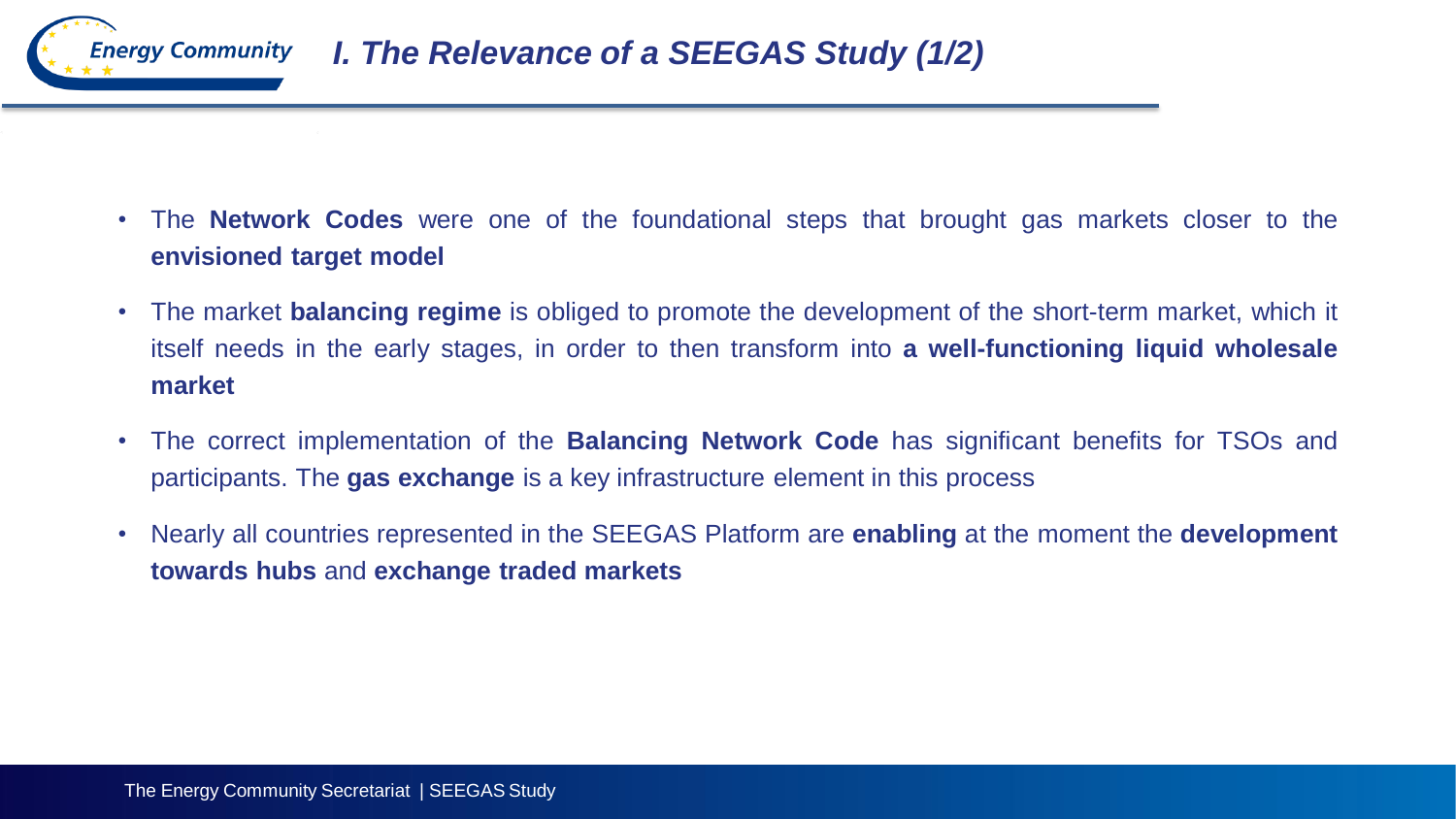

- The Secretariat aims to collect **the national experience** of each participating country and publish **a landmark study, in close collaboration with the industry**
- **One landmark study** for gas trading in this region would:
	- Provide for each country a **solid market analysis** by and for regional market players
	- **Create awareness** and potentially **attract other market participants**, thereby **increasing security of supply** and **competition** in the mentioned market area
	- **Highlight the existing barriers** to further integration and development of the markets, while proposing **concrete solutions and potential steps forward**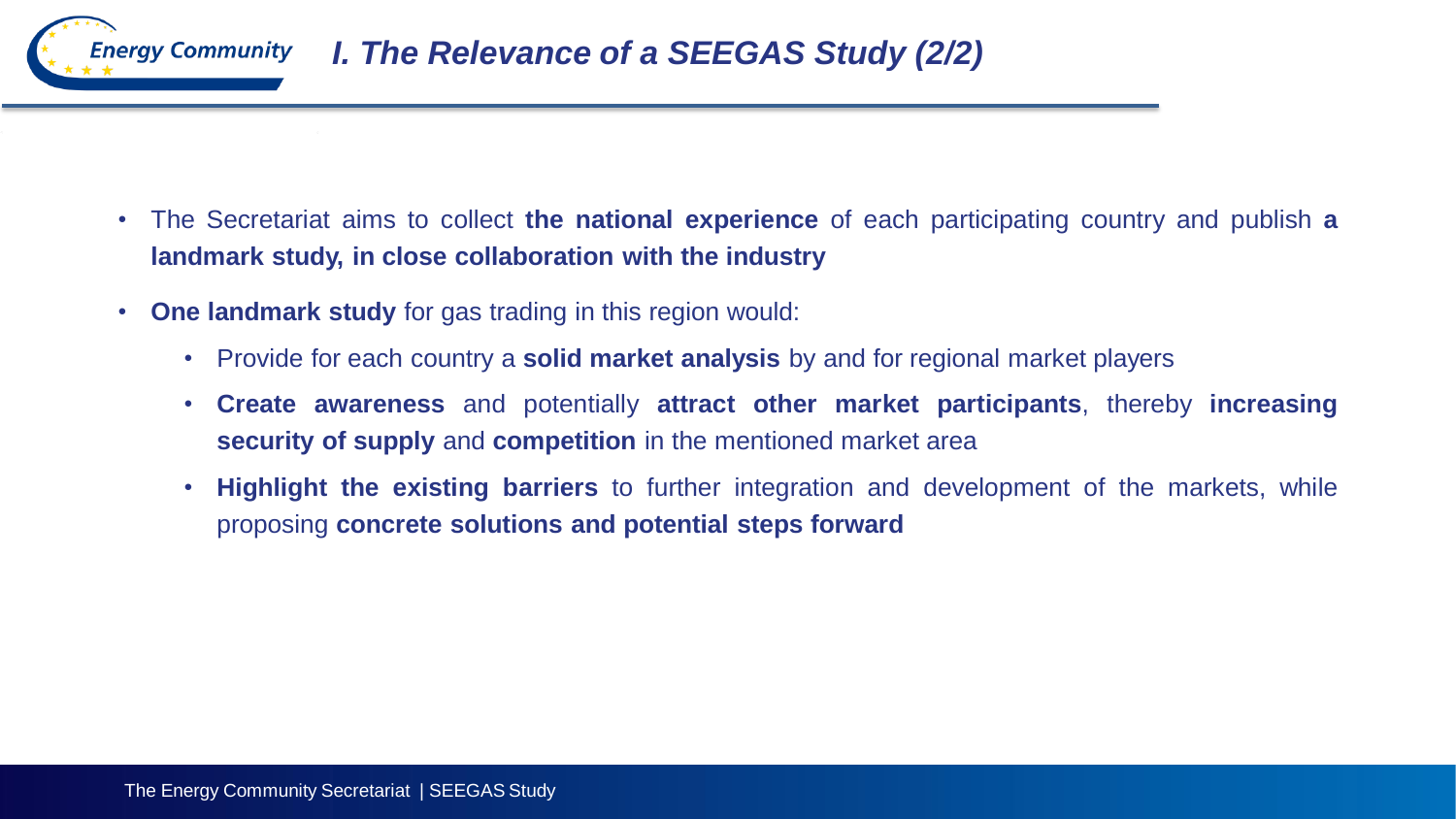

#### *II. Proposed Outline*

- **1. Introduction**
- **2. SEEGAS Analysis**
	- 2.1 Balancing Target Model
	- 2.2 EU Gas Markets
	- 2.3 CP Gas Markets
	- 2.4 Observer Countries' Gas **Markets**
	- 2.5 Future Outlook for the Trans - Balkan Pipeline
- **3. Legal Barriers for Integration**
	- 3.1 Interconnection Points
	- 3.2 Tariffs
- **4. Clearing**
- **5. Recommendations**

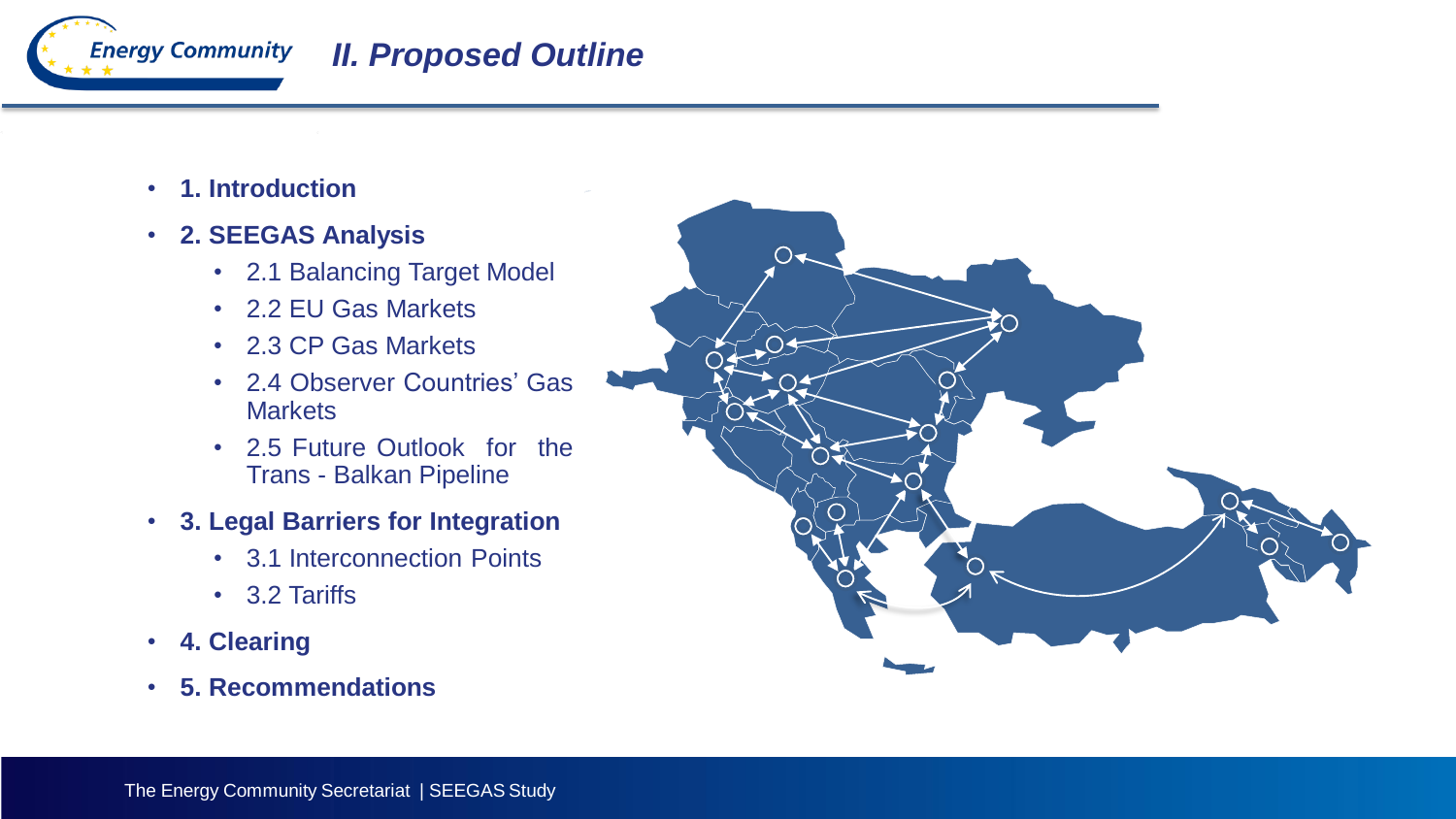

- **Interconnection Points (IPs)** 
	- Several issues on **IPs between Ukraine and EU member states**, which are hindering further **market integration** and **efficient trading** in the region
	- The scope of the analysis will cover:
		- Slovakian-Ukrainian border
		- Romanian-Ukrainian border
		- Romanian-Moldovan border
		- Moldovan-Ukrainian border
- **Tariffs**
	- High tariffs for transportation of gas are applied in some parts of the region
	- Analysis of the existing IPs and the potential effect of market opening following European best practices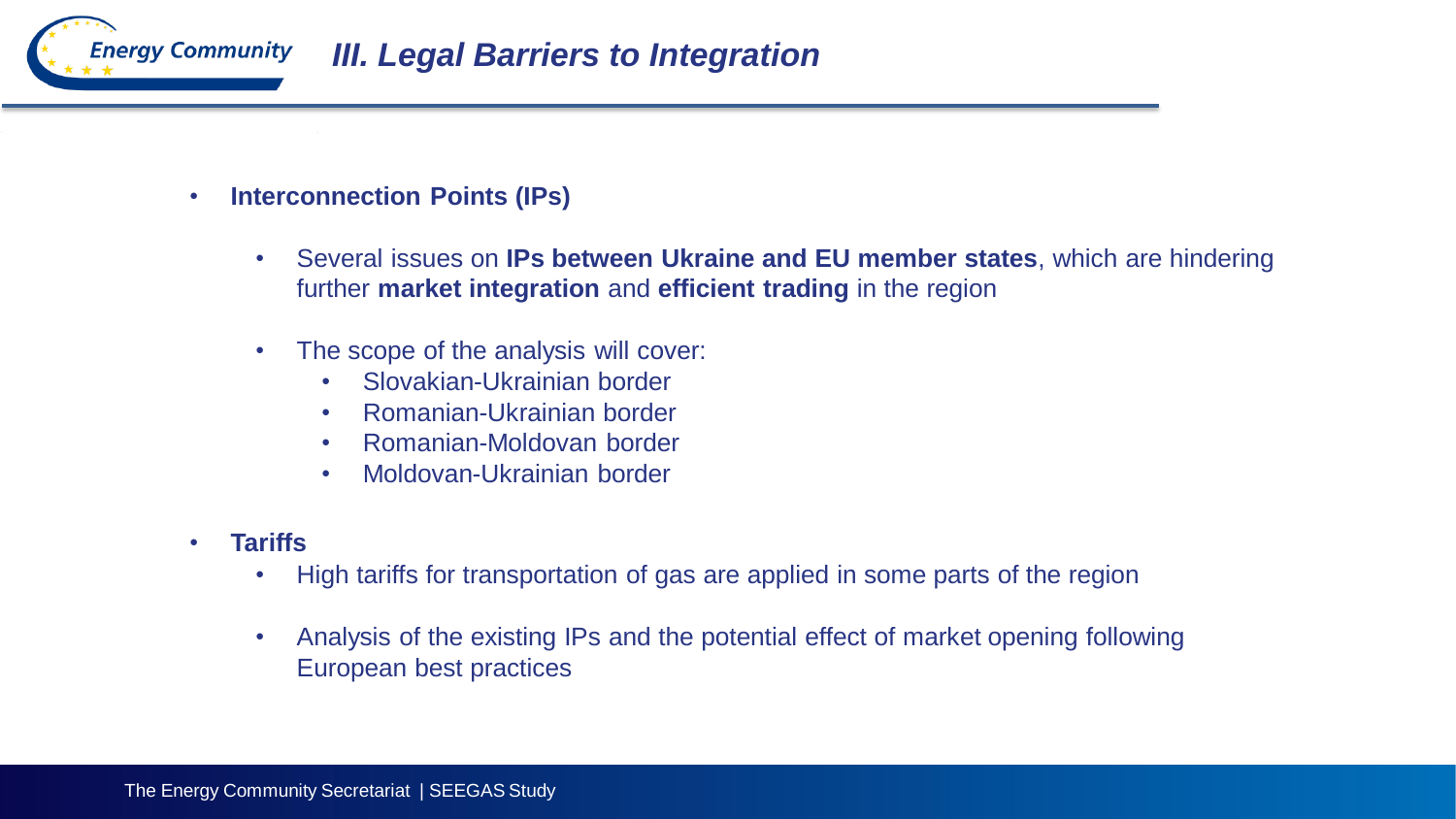

- Stakeholders in Georgia are actively structuring a project **towards the development of a gas exchange and OTC auction platform**, following the ongoing market liberalization.
- Need for **convergence and adjustment** to neighbouring gas markets:
	- $\checkmark$  Turkey  $\checkmark$  Azerbaijan
	- $\checkmark$  Armenia
	- $\sqrt{ }$  Russia



- **Focus in the study:** opportunities, barriers (political, technical and legal point of view)
- **Final outcome**: recommendations for a roadmap towards market integration among the EU member states, EnC CPs and possibly Turkey and South Caucasus region (Eastern partners).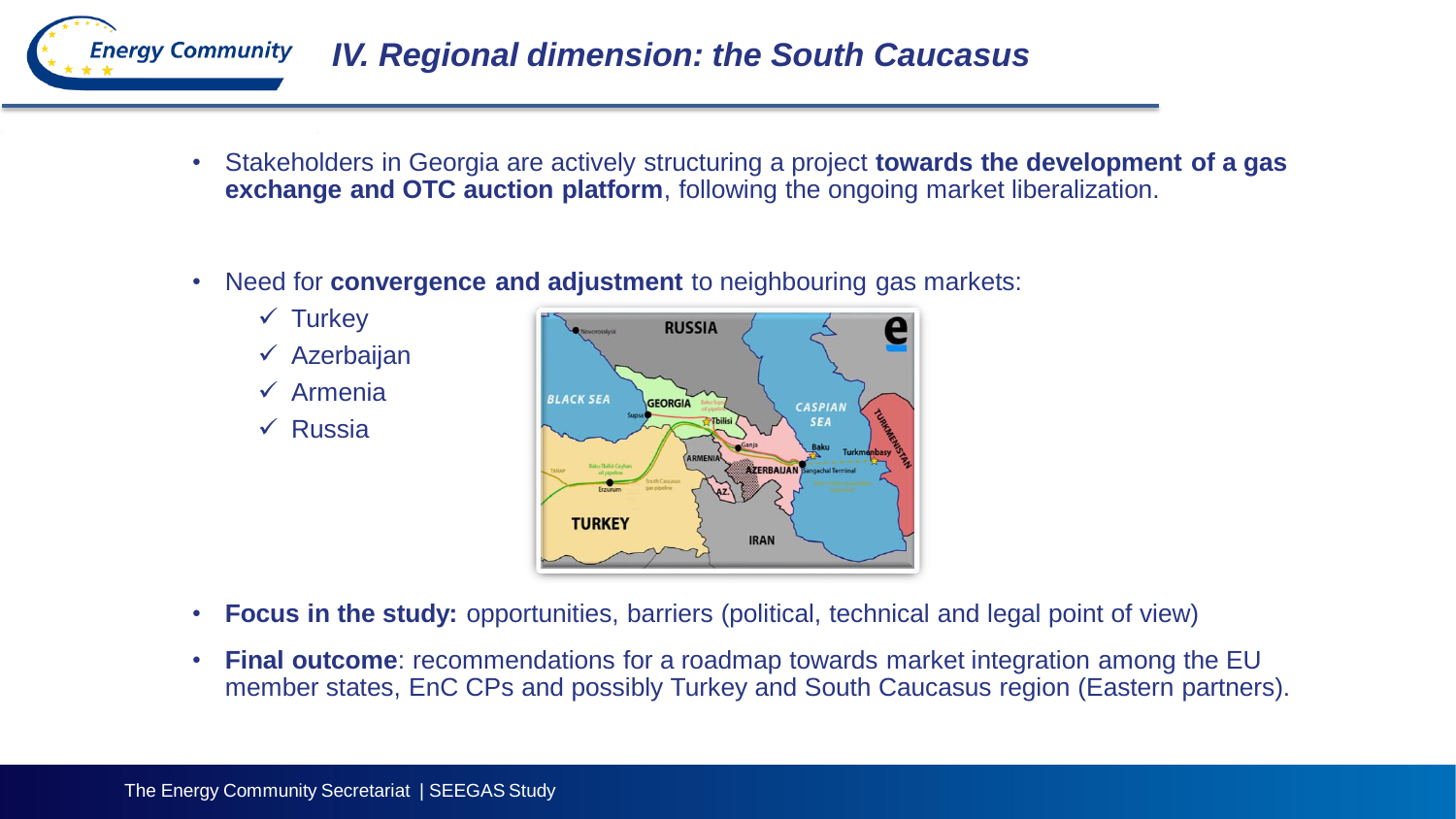

| <b>Date</b>                          | <b>Topic</b>                                                                             |
|--------------------------------------|------------------------------------------------------------------------------------------|
| $15th$ of<br><b>December</b><br>2020 | First SEEGAS platform meeting: Energy Exchanges and TSOs                                 |
| 15th of March<br>2021                | Second SEEGAS platform meeting: Focus to be seen, depending on the development and input |
| 1 <sup>st</sup> of May<br>2021       | Deadline Draft SEEGAS study                                                              |
| $1st$ of<br><b>September</b><br>2021 | Deadline Final SEEGAS study                                                              |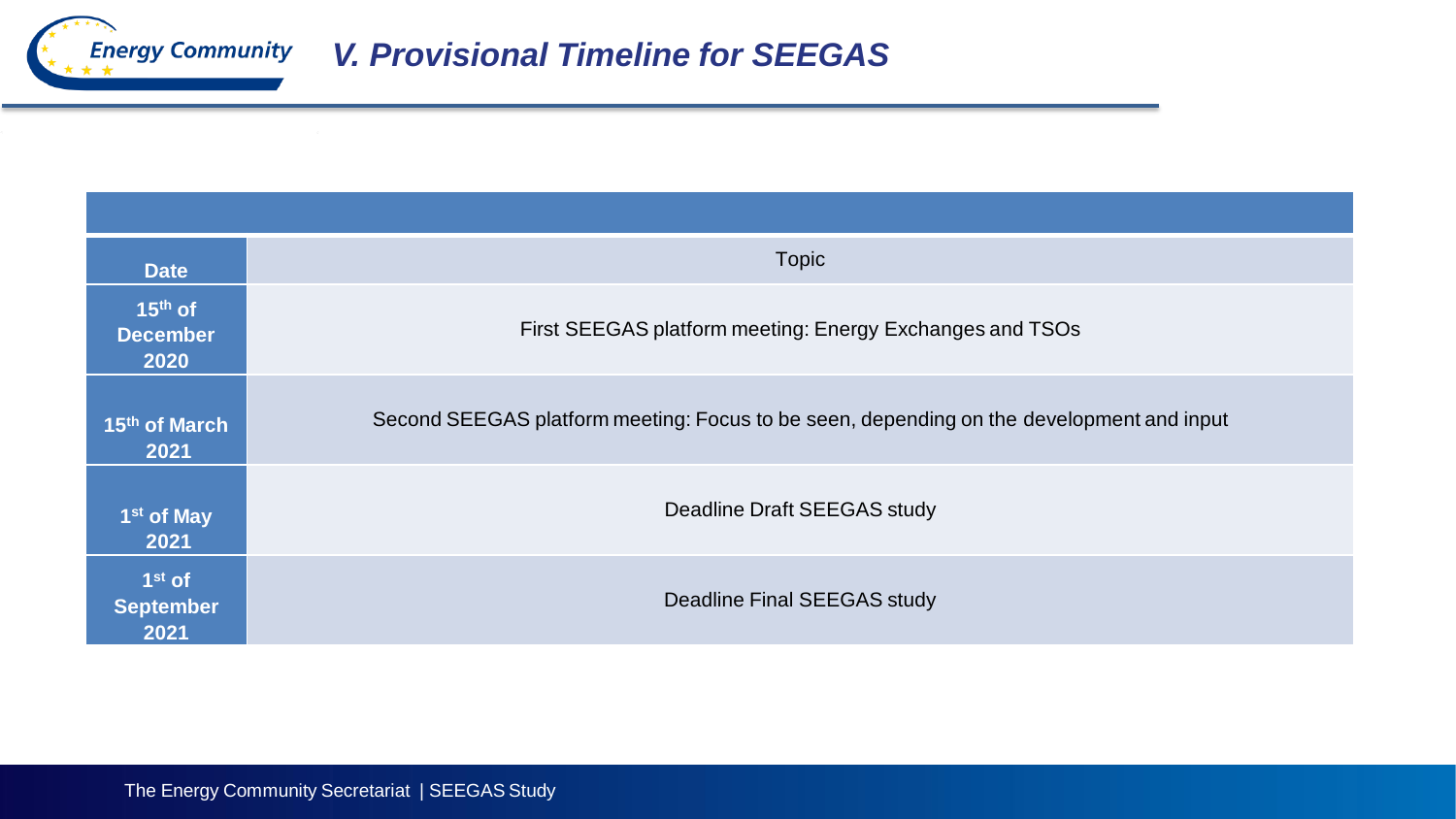

- The outreaching idea of **collecting best practices in gas trading** in markets which are still at the **beginning of full liquidity** creation and state of the art market operation, will provide **a greenfield analysis** which is still missing in the region.
- Key industrial stakeholders will share the experiences they have made and representatives from the industry will have the possibility to connect and exchange view on a neutral ground.
- The **Secretariat**, which is unique position and expertise will be able to **connect, structure and monitor the process** of market development in the Contracting Parties and other participating countries.
- In order to kick-off and drive this process, an **organized framework** and an **international cooperative structure** would be needed
- An **independent international organisation** like the **Energy Community Secretariat** would be the **ideal** body to **bridge** the **gap** between **all stakeholders** needed for this process